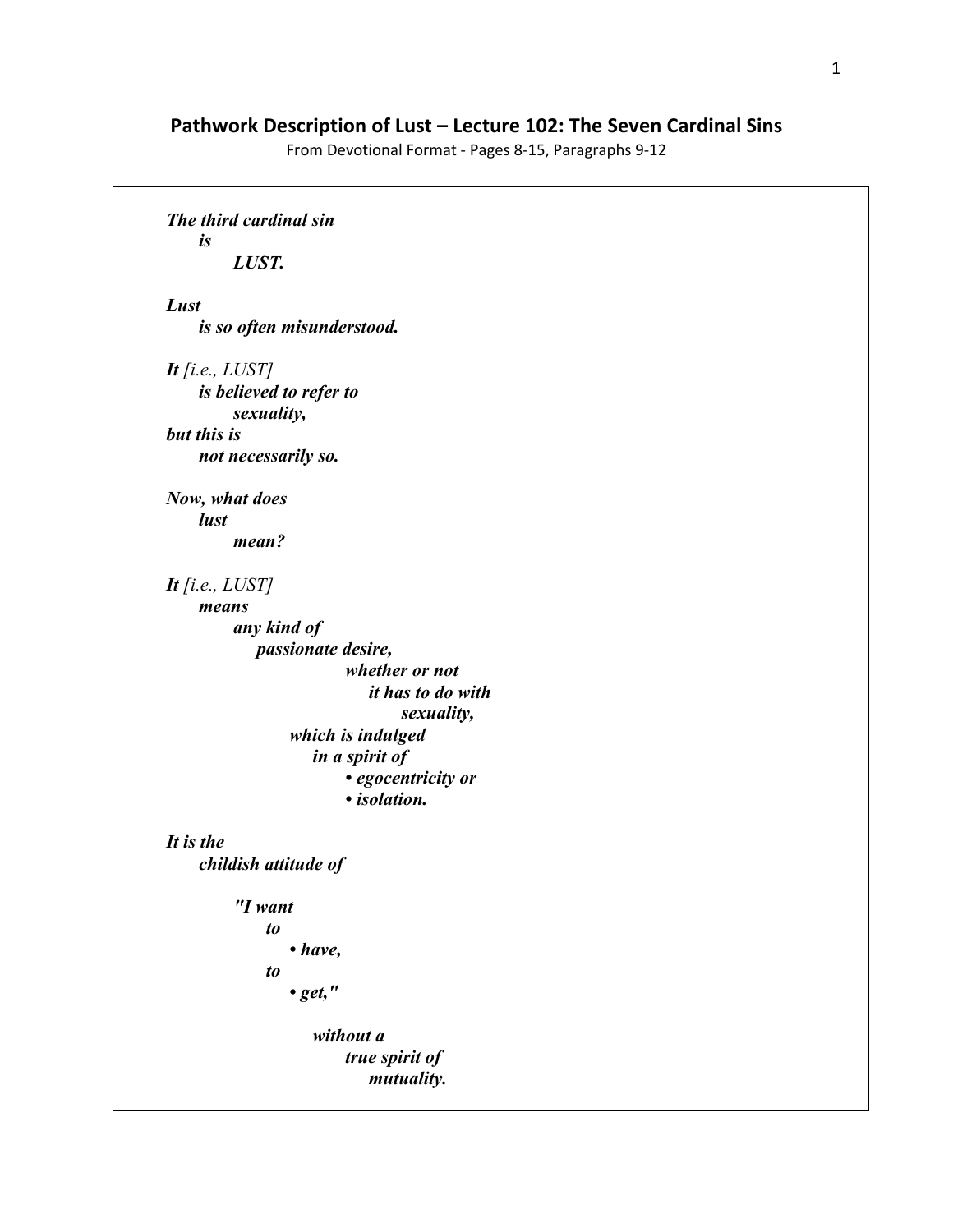*[In LUST] One may be willing to • give, provided one • receives what one wants, and yet the basic emphasis is placed subtly on • the self, rather than on • mutuality. True mutuality is not possible without the capacity to • relinquish, and to • tolerate not always having one's own way. The maturity • to withstand frustration and • to relinquish one's will is a prerequisite for true mutuality. When the need to • receive is a greedy force that is intrinsically • selfish, then one can speak of lust.*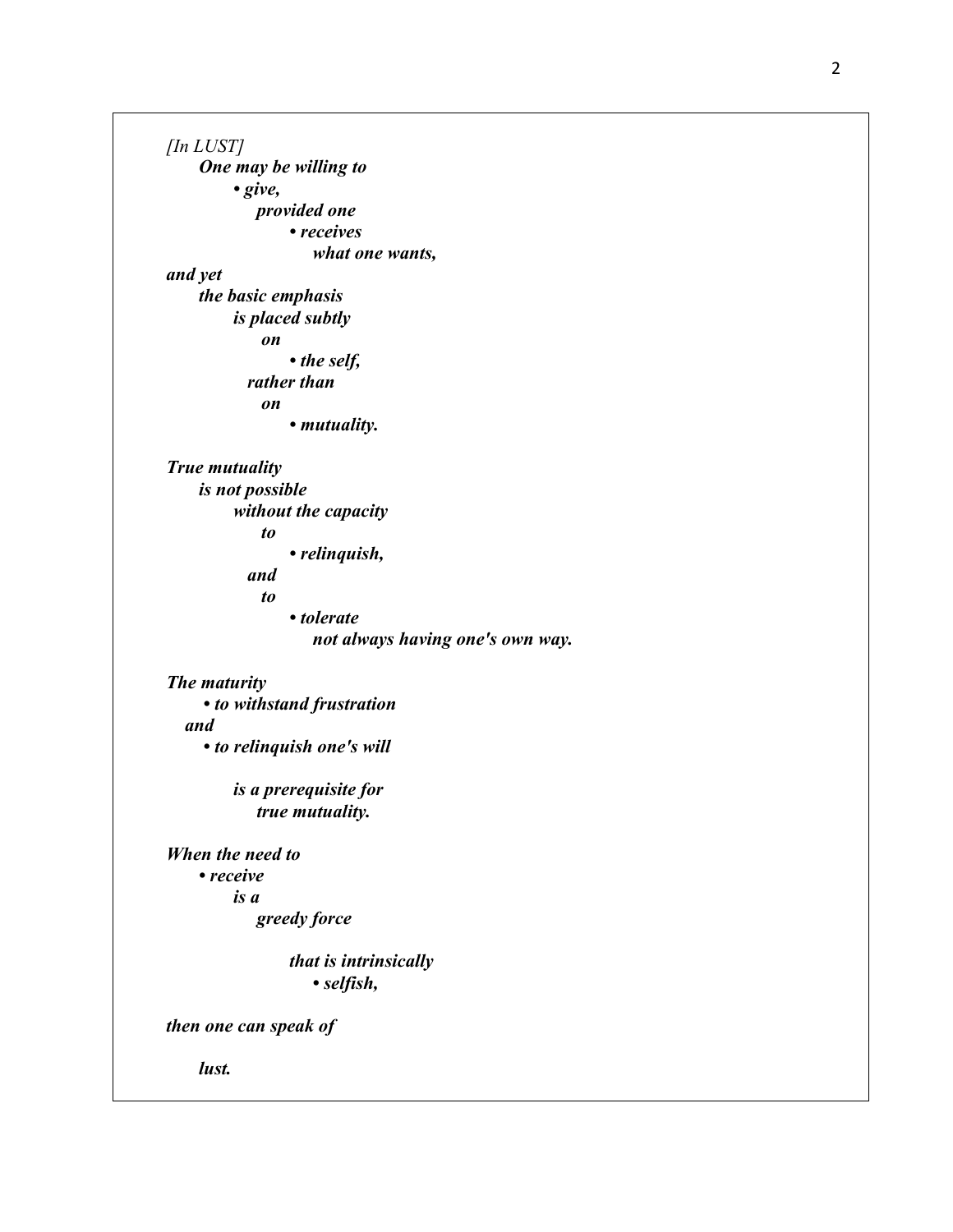*As I have often said, it is easy to be deceived because the stronger this selfish need exists, the more the person may • sacrifice, • submit, and • be a martyr. All this [i.e., In LUST, all this sacrificing, submitting, and being a martyr] is an unconscious manipulation in order to get one's own way. Since this tendency [i.e., Since this tendency to sacrifice, submit, and be a martyr is an UNCONSCIOUS MANIPULATION to get one's OWN WAY,] is • subtle and • hidden, and often • has nothing to do with sexual passions, it may not be obvious that it [i.e., that this tendency] is lust. Yet all human beings have some of it [i.e., have some of this tendency, some of this LUST]. Where there is a • forcing current and a • driving need, there is lust.*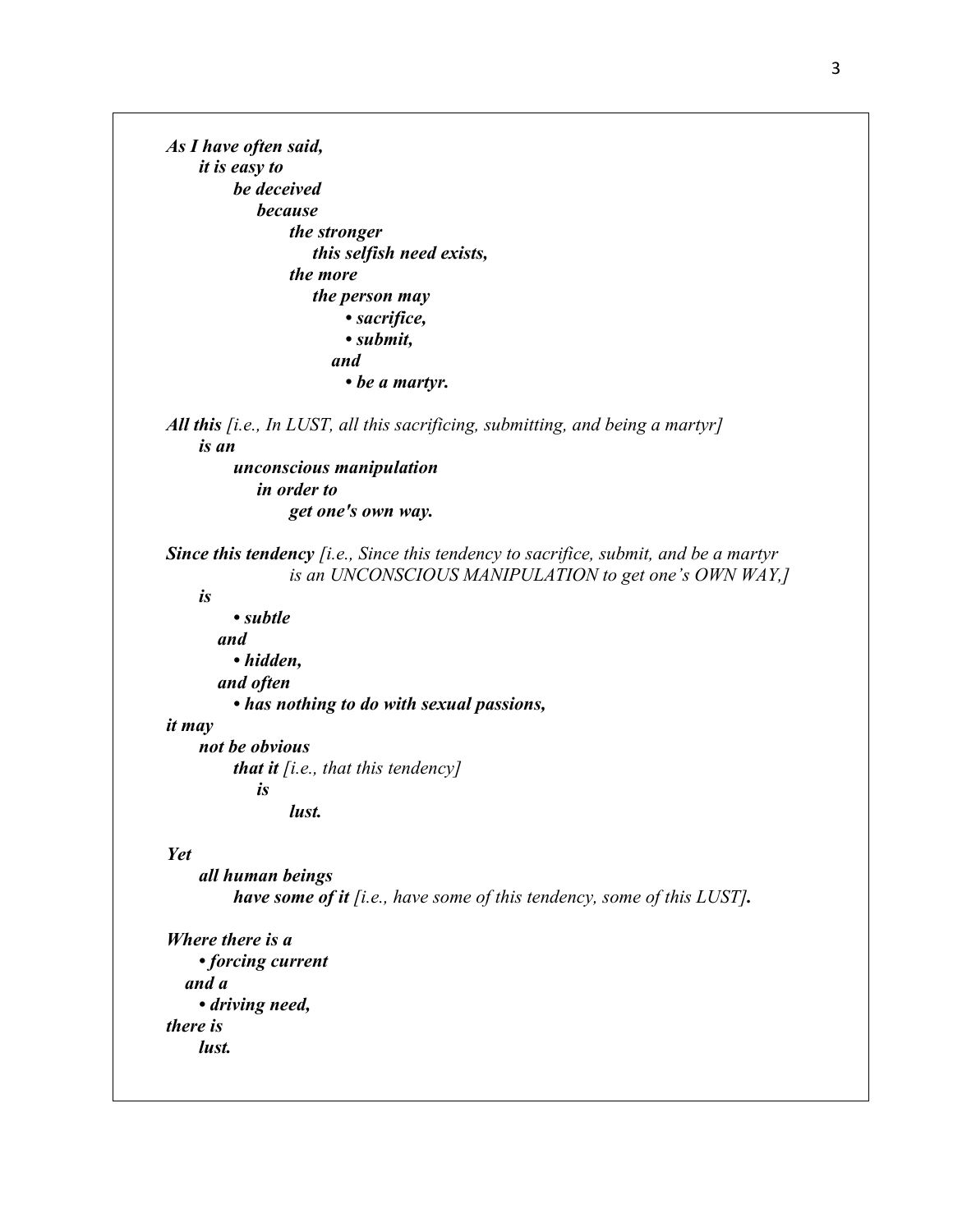*You all have that [i.e., You ALL have LUST, a place where you experience a forcing current and a driving need], and it [i.e., and this LUST] is even stronger when it is not yet consciously experienced. You may deceive yourself because that which you so strenuously desire may in itself be something constructive. Yet, you are the • craving, • needy child who wants to be the center of the universe. The raging need, which you may or may not be conscious of, is disconnected from the causes that brought about the original unfulfillment. In your ignorance, the • need – or • lust – swells to unbearable proportions and you become more frustrated because you do not see the remedy, which is a change of inner direction.*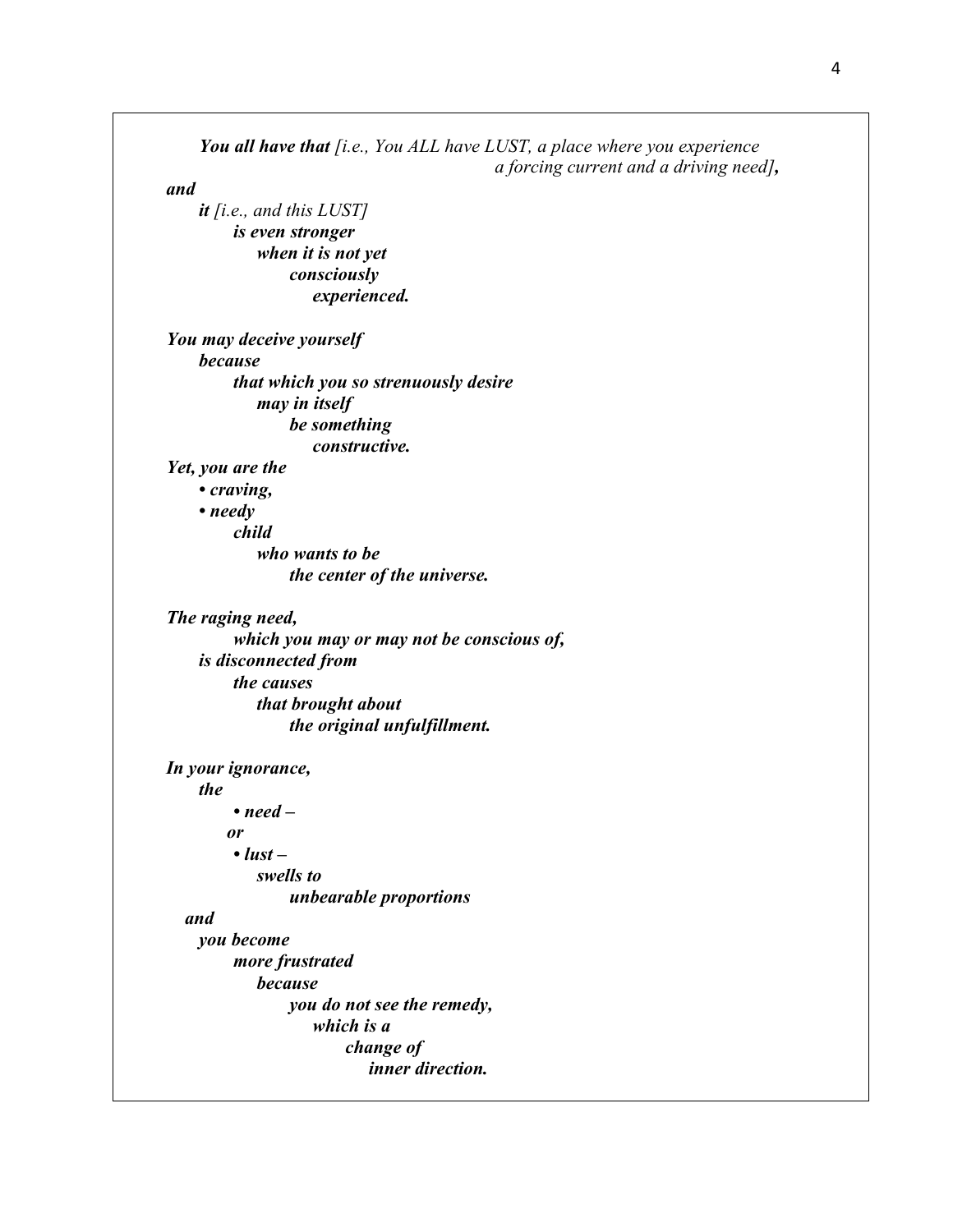*To the degree that you become aware of your real needs, you* 

> *automatically increase your maturity.*

 *When a need is* 

*In other words,* 

 *an unfulfilled need* 

 *in its* 

*that remains unrecognized* 

*produces lust.* 

*• primary, • original form,* 

 *unconscious,* 

 *• a displacement occurs* 

*and* 

 *• a substitute need is pursued lustfully.* 

## *No matter how*

 *• legitimate,* 

 *• constructive, or* 

 *• rational* 

*it [i.e., a need SUBSTITUTING for the unconscious need that is* 

*unrecognized in its primary, original form]*

 *may be in itself,* 

*such a pursuit indicates immaturity.* 

## *The stronger*

 *• the urgency [i.e., The stronger the URGENCY for the need SUBSTITUTING for the unconscious need that is unrecognized in its primary, original form], the greater* 

 *• the frustration must be.*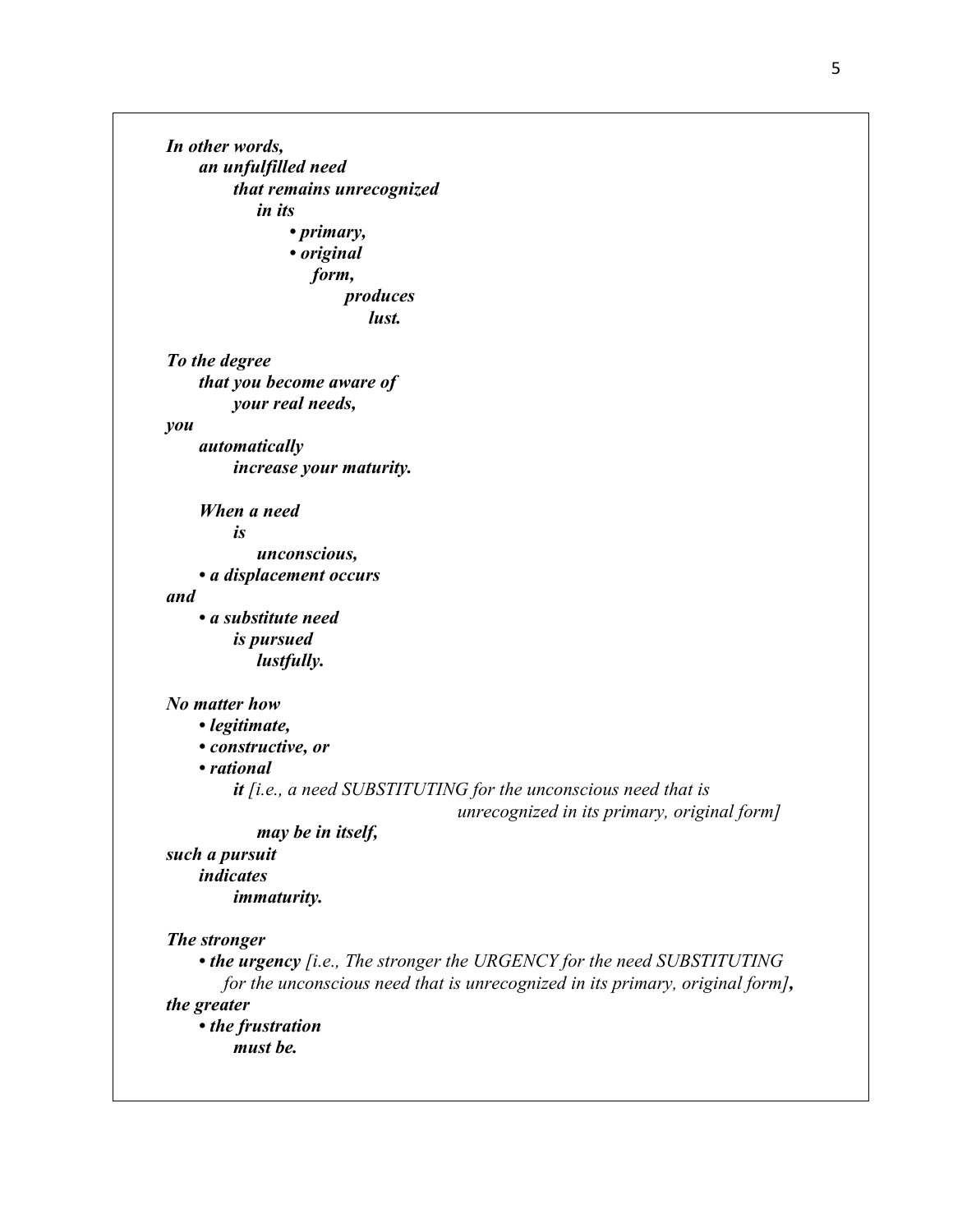```
It does not matter 
     whether this [i.e., whether the need SUBSTITUTING for the unconscious need 
                                     that is unrecognized in its primary, original form]
         refers to 
              • sexual desire, 
            or 
              • the lust 
                 for 
                      • power, 
                 for 
                      • money, 
                 for 
                      • being liked, 
                or 
                 for 
                      • a particular thing. 
When 
      • these emotions [i.e., When these lusts]
         are investigated 
   and 
     • the original need found, 
you can begin to 
     dissolve 
         the lust. 
You can 
     come to terms with 
         • the original need, 
but you never can 
     with 
         • the substitute need. 
If this original need 
     is still 
         • childish and 
         • destructive, 
it can mature 
     only 
         by bringing it out into the open.
```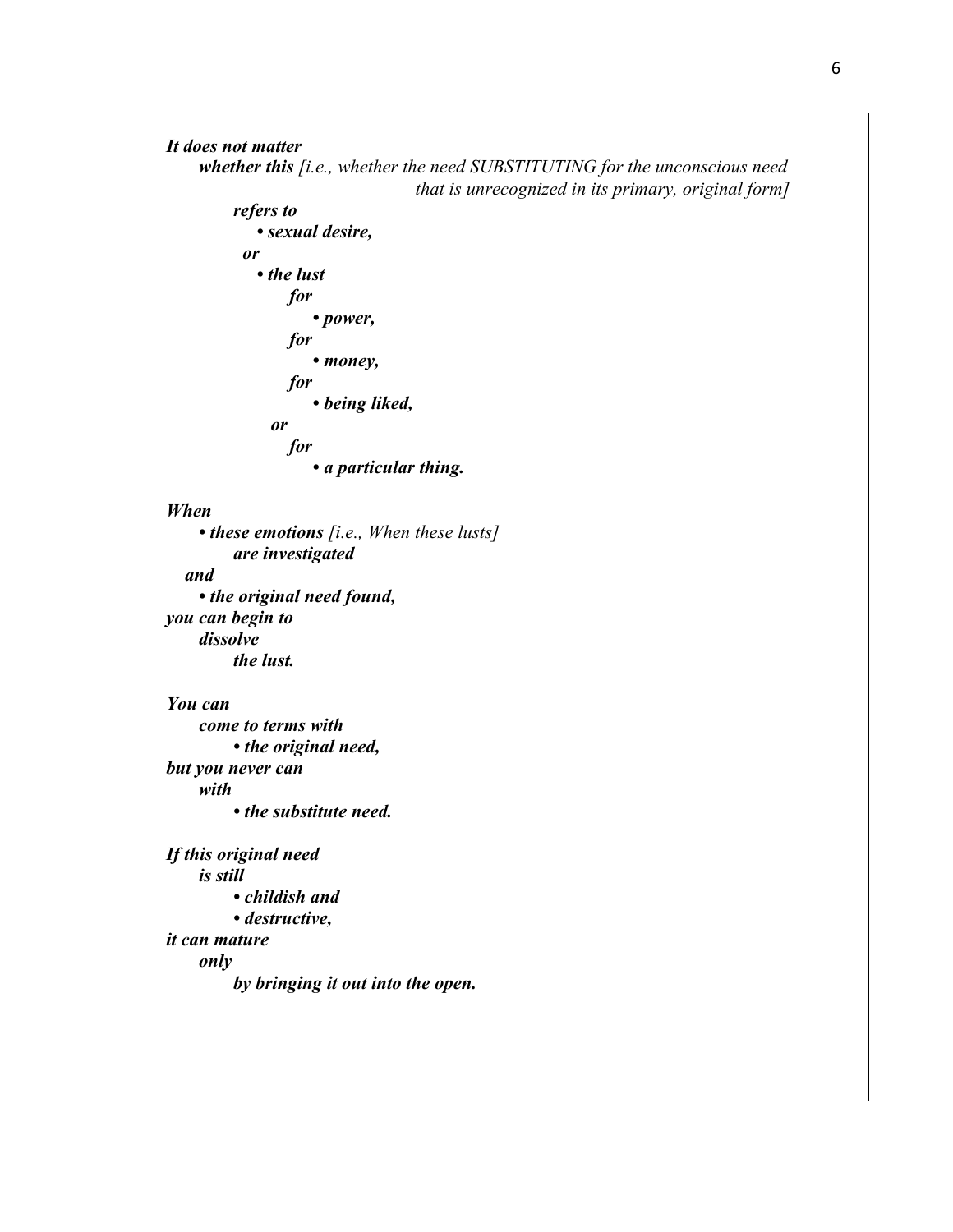*A conscious need [i.e., An unconscious original real need that is still immature, childish, and destructive, when made CONSCIOUS]*

 *can mature into a mutual state where two people • recognize and • express their own respective needs in such a way as to help each other find fulfillment. An unconscious need must always be • one-sided* 

 *and • selfish.*

*To assume that the sexual urge per se is sinful lust is utter distortion.* 

*As I have often said, sexuality is a • natural, • healthy instinct. If it [i.e., If sexuality]*

 *matures properly, it [i.e., sexuality] combines with • mutuality and leads to • love and • union.*